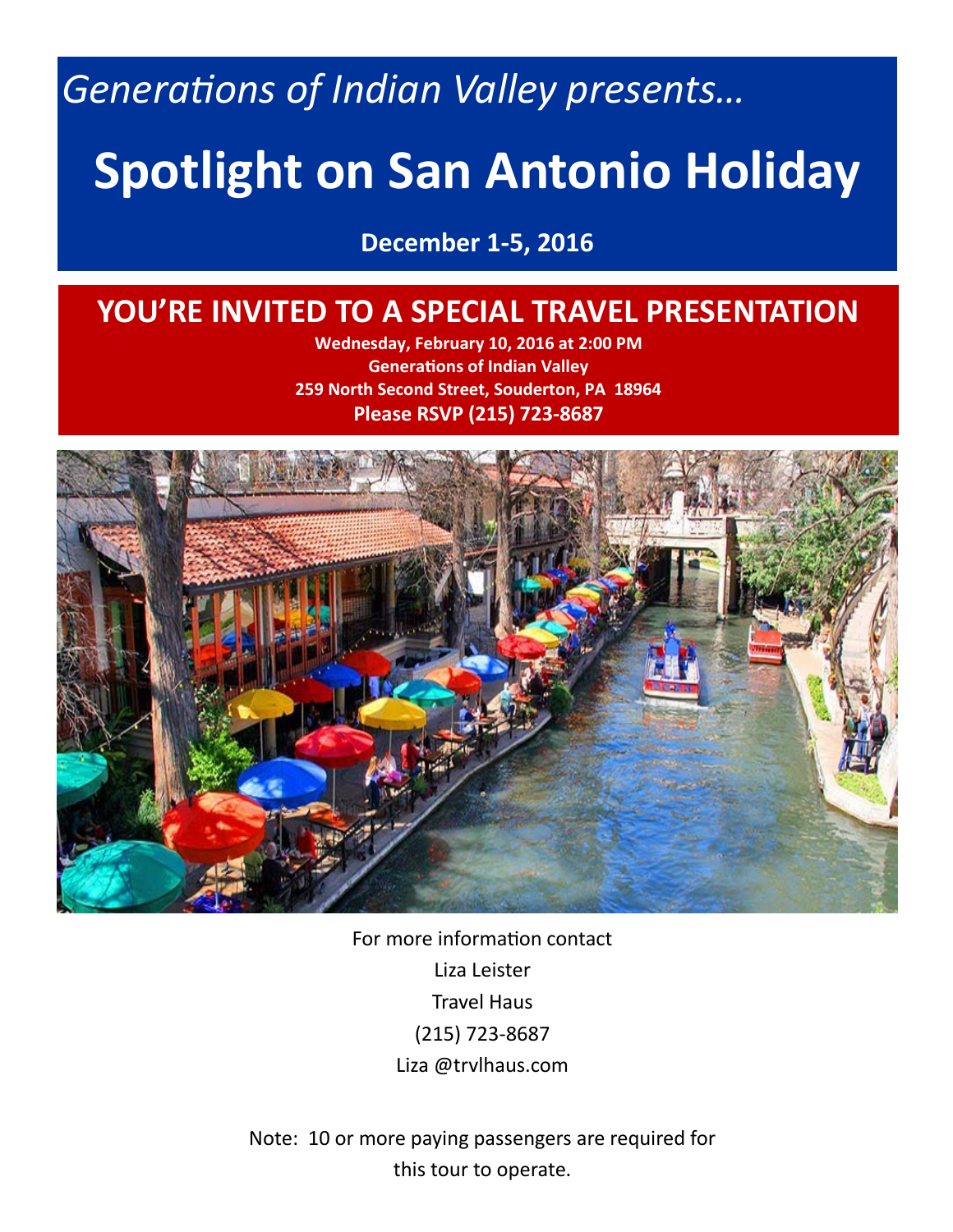

**5 Days 6 Meals**: 4 Breakfasts, 1 Lunch, 1 Dinner

# Per Person Rates\*: Double \$1,949 Single \$2,249; Triple \$1,919

**Included in Price: Round Trip bus transportation between the Souderton area and the Philadelphia Airport,** Round Trip Air from Philadelphia Intl Airport, Air Taxes and Fees/Surcharges, Hotel Transfers, 4 nights hotel accommodations, meals & sightseeing as per itinerary

#### **Deposit Due at Booking: \$300.00 per person Final Payment Due: September 25, 2016**

**Not included in price:** Cancellation Waiver and Insurance of \$100 per person

\* All Rates are Per Person and are subject to change. Baggage fees are not included and are additional.

**IMPORTANT CONDITIONS:** Your price is subject to increase prior to the time you make full payment. Your price is not subject to increase after you make full payment, except for charges resulting from increases in government-imposed taxes or fees. Once deposited, you have 7 days to send us written consumer consent or withdraw consent and receive a full refund. (See registration form for consent.)

**"Single Hotel Stay":** tours feature every night at the same hotel, so you only unpack once! Accommodations are carefully chosen, allowing you the flexibility to access and explore nearby cities and attractions.

## **Experience It! Olive Orchard Experience**

*Hecho A Mano Con Amor* (Made By Hand With Love) is the mission of Sandy Oaks Olive Orchard, located in the countryside outside of San Antonio. Owner Sandy Winokur was a pioneer in bringing this ancient crop to Texas in 1998. Her orchard has grown over the years to encompass 11,000 trees in more than two dozen



varieties. Insisting on a high-quality standard, the only grade of oil the orchard produces is extra virgin olive oil. In addition to oil, they also produce a high-quality olive oil and olive leaf blended skincare product line. Visiting the Sandy Oaks Olive Orchard is a learning experience led by Sandy herself. She will explain the cultivation process of the olives during a walk through the orchard. Then, enjoy a culinary experience to include a tasting of the final product.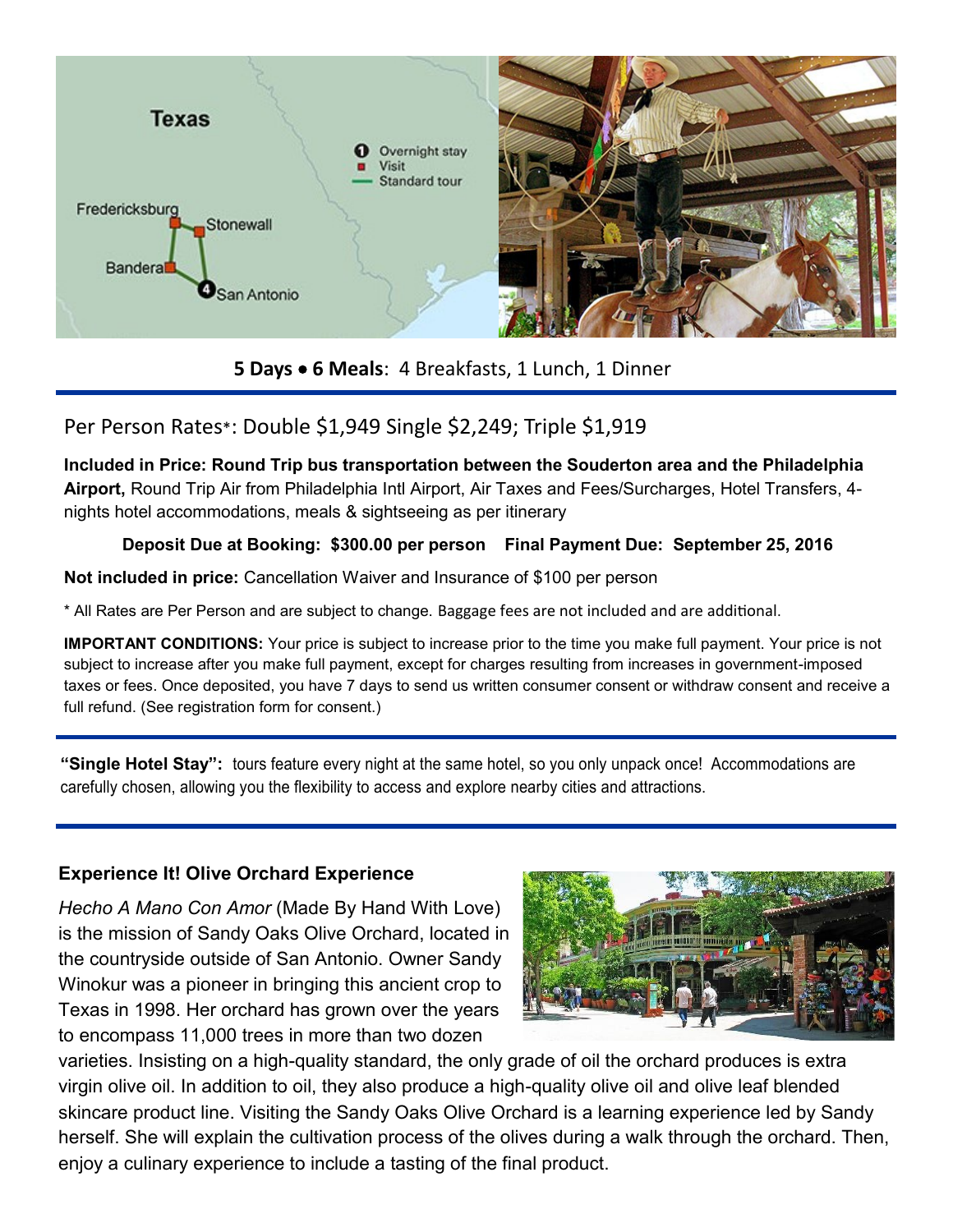



#### **Collette Experiences**

• Visit the Alamo where, in 1836, • Behold the Alamo where the a battle was fought and men made freedom of the Republic of Texas the ultimate sacrifice to defend their freedom and the Republic of Texas.

 Cruise the Paseo del Rio and experience 122,000 lights that illuminate the River Walk during the holiday season.

#### **Must-See Inclusions**

was defended.

• Board a boat and drift along the Paseo del Rio (River Walk).

 Experience true Texas hospitality during your visit to an authentic dude ranch.

#### **Culinary Inclusions**

 Enjoy a Texas-inspired dinner paired with local wine at an olive orchard.

 Savor a traditional Texas cowboy barbecue and entertainment.

**Highlights:** Fiesta de las Luminarias, LBJ Ranch, Fredericksburg, Mission San Jose, The Alamo, Paseo del Rio Cruise, Mayan Dude Ranch, South Texas Heritage Center, El Mercado, Sandy Oaks Olive Orchard

**Day 1: Thursday, December 1, 2016 San Antonio, Texas - Tour Begins** One visit to San Antonio and it's easy to see why this place is often referred to as the "American Venice." Historic missions, River Walk restaurants, Spanish architecture and a beautiful river centerpiece make this a truly remarkable city. The sights and sounds of the holiday celebrations are sure to immerse you in the spirit of the season. Following dinner, perhaps you will choose to enjoy the Fiesta de las Luminarias and stroll along the San Antonio River guided by more than 2,500 luminaries.

This evening get to know your fellow travelers at a welcome reception.

**Day 2: Friday, December 2, 2016 San Antonio - Stonewall - Fredericksburg - San Antonio**  Journey to Stonewall and enjoy a visit to the LBJ Ranch, birthplace of the 36th President of the United States, Lyndon B. Johnson. On your tour of the ranch you will view the "Texas White House" and learn about living in the Texas Hill Country. Then, continue to Fredericksburg, located in the heart of the Texas Hill Country. The holiday season is a